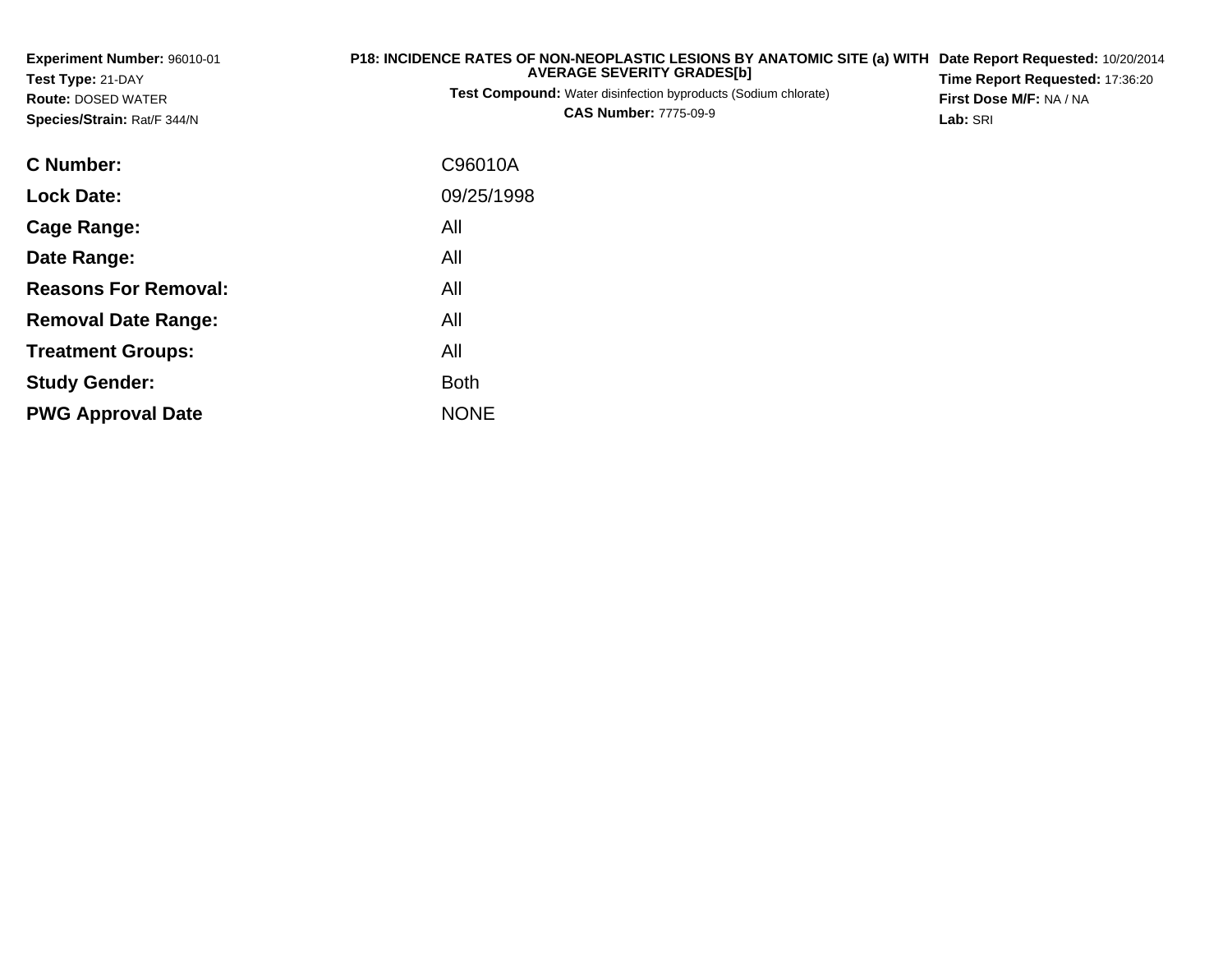**Test Type:** 21-DAY**Route:** DOSED WATER

# **P18: INCIDENCE RATES OF NON-NEOPLASTIC LESIONS BY ANATOMIC SITE (a) WITH AVERAGE SEVERITY GRADES[b]**

**Test Compound:** Water disinfection byproducts (Sodium chlorate)

**Species/Strain:** Rat/F 344/N

**CAS Number:** 7775-09-9

**Date Report Requested:** 10/20/2014 **Time Report Requested:** 17:36:20**First Dose M/F:** NA / NA**Lab:** SRI

| F 344/N Rat MALE                        | 0 MG/L | <b>125 MG/L</b> | <b>250 MG/L</b> | <b>500 MG/L</b> | 1000MG/L | <b>2000MG/L</b> |
|-----------------------------------------|--------|-----------------|-----------------|-----------------|----------|-----------------|
| <b>Disposition Summary</b>              |        |                 |                 |                 |          |                 |
| <b>Animals Initially In Study</b>       | 10     | 10              | 10              | 10              | 10       | 10              |
| <b>Early Deaths</b>                     |        |                 |                 |                 |          |                 |
| <b>Survivors</b>                        |        |                 |                 |                 |          |                 |
| <b>Terminal Sacrifice</b>               | 10     | 10              | 10              | 10              | 10       | 10              |
| <b>Animals Examined Microscopically</b> | 10     |                 | 10              | 10              | 10       | 10              |
| <b>ALIMENTARY SYSTEM</b>                |        |                 |                 |                 |          |                 |
| Esophagus                               | (10)   | (0)             | (0)             | (0)             | (0)      | (9)             |
| Intestine Large, Cecum                  | (10)   | (0)             | (0)             | (0)             | (0)      | (10)            |
| Intestine Large, Colon                  | (10)   | (0)             | (0)             | (0)             | (0)      | (10)            |
| Intestine Large, Rectum                 | (10)   | (0)             | (0)             | (0)             | (0)      | (10)            |
| Intestine Small, Duodenum               | (10)   | (0)             | (0)             | (0)             | (0)      | (10)            |
| Intestine Small, Ileum                  | (10)   | (0)             | (0)             | (0)             | (0)      | (10)            |
| Intestine Small, Jejunum                | (10)   | (0)             | (0)             | (0)             | (0)      | (10)            |
| Liver                                   | (10)   | (0)             | (2)             | (0)             | (0)      | (10)            |
| Hemorrhage, Focal                       | 1[1.0] |                 |                 |                 |          |                 |
| Hepatodiaphragmatic Nodule              | 1[2.0] |                 | 2[2.0]          |                 |          |                 |
| Vacuolization Cytoplasmic, Focal        | 1[2.0] |                 |                 |                 |          |                 |
| Pancreas                                | (10)   | (0)             | (0)             | (0)             | (0)      | (10)            |
| Salivary Glands                         | (10)   | (0)             | (0)             | (0)             | (0)      | (10)            |
| Parotid GI, Basophilic Focus            | 5[1.2] |                 |                 |                 |          | 4 [1.0]         |
| Stomach, Forestomach                    | (10)   | (0)             | (0)             | (0)             | (0)      | (10)            |
| Stomach, Glandular                      | (10)   | (0)             | (0)             | (0)             | (0)      | (10)            |
| CARDIOVASCULAR SYSTEM                   |        |                 |                 |                 |          |                 |
| <b>Blood Vessel</b>                     | (10)   | (0)             | (0)             | (0)             | (0)      | (10)            |
| Heart                                   | (10)   | (0)             | (0)             | (0)             | (0)      | (10)            |
| Cardiomyopathy, Focal                   |        |                 |                 |                 |          | 1[1.0]          |

a - Number of animals examined microscopically at site and number of animals with lesion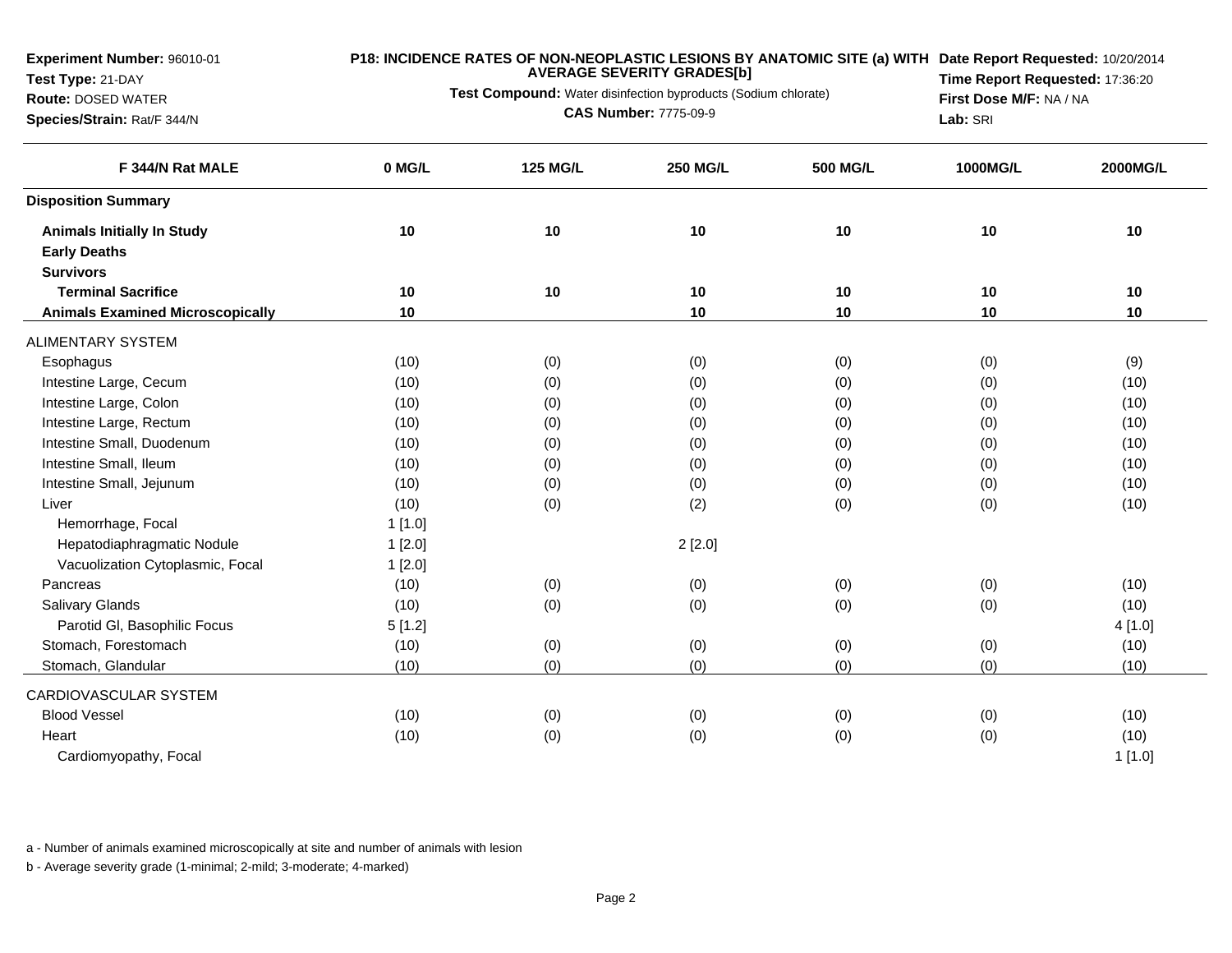**Test Type:** 21-DAY

## **Route:** DOSED WATER

**Species/Strain:** Rat/F 344/N

## **P18: INCIDENCE RATES OF NON-NEOPLASTIC LESIONS BY ANATOMIC SITE (a) WITH AVERAGE SEVERITY GRADES[b] Date Report Requested:** 10/20/2014

**Test Compound:** Water disinfection byproducts (Sodium chlorate)

**CAS Number:** 7775-09-9

**Time Report Requested:** 17:36:20**First Dose M/F:** NA / NA**Lab:** SRI

| F 344/N Rat MALE                     | 0 MG/L | <b>125 MG/L</b> | <b>250 MG/L</b> | <b>500 MG/L</b> | 1000MG/L | 2000MG/L |
|--------------------------------------|--------|-----------------|-----------------|-----------------|----------|----------|
| <b>ENDOCRINE SYSTEM</b>              |        |                 |                 |                 |          |          |
| <b>Adrenal Cortex</b>                | (10)   | (0)             | (1)             | (0)             | (0)      | (10)     |
| Adrenal Medulla                      | (10)   | (0)             | (0)             | (0)             | (0)      | (10)     |
| Islets, Pancreatic                   | (0)    | (0)             | (0)             | (0)             | (0)      | (1)      |
| Parathyroid Gland                    | (9)    | (0)             | (0)             | (0)             | (0)      | (10)     |
| <b>Pituitary Gland</b>               | (9)    | (0)             | (0)             | (0)             | (0)      | (10)     |
| <b>Thyroid Gland</b>                 | (10)   | (0)             | (10)            | (10)            | (10)     | (10)     |
| Follicular Cel, Hyperplasia, Diffuse |        |                 |                 | 4 [1.0]         | 10 [1.0] | 10 [1.7] |
| <b>GENERAL BODY SYSTEM</b>           |        |                 |                 |                 |          |          |
| None                                 |        |                 |                 |                 |          |          |
| <b>GENITAL SYSTEM</b>                |        |                 |                 |                 |          |          |
| Epididymis                           | (10)   | (0)             | (0)             | (0)             | (0)      | (10)     |
| <b>Preputial Gland</b>               | (10)   | (0)             | (0)             | (0)             | (0)      | (10)     |
| Prostate                             | (10)   | (0)             | (0)             | (0)             | (0)      | (10)     |
| Inflammation, Chronic                | 1[2.0] |                 |                 |                 |          |          |
| <b>Seminal Vesicle</b>               | (10)   | (0)             | (0)             | (0)             | (0)      | (10)     |
| Testes                               | (10)   | (0)             | (0)             | (0)             | (0)      | (10)     |
| <b>HEMATOPOIETIC SYSTEM</b>          |        |                 |                 |                 |          |          |
| <b>Bone Marrow</b>                   | (10)   | (0)             | (0)             | (0)             | (0)      | (10)     |
| Lymph Node                           | (2)    | (0)             | (5)             | (5)             | (7)      | (6)      |
| Deep Cervical, Ectasia               |        |                 |                 |                 | 1[2.0]   |          |
| Deep Cervical, Hemorrhage            |        |                 |                 | 2[1.0]          |          | 4[1.3]   |
| Deep Cervical, Hyperplasia, Lymphoid |        |                 | 2[1.5]          | 2[1.0]          |          | 3[1.7]   |
| Pancreatic, Hemorrhage               |        |                 |                 | 2[2.0]          | 1[1.0]   |          |
| Lymph Node, Mandibular               | (1)    | (0)             | (0)             | (0)             | (0)      | (0)      |
| Lymph Node, Mesenteric               | (10)   | (0)             | (0)             | (0)             | (0)      | (10)     |
| Spleen                               | (10)   | (0)             | (0)             | (0)             | (0)      | (10)     |

a - Number of animals examined microscopically at site and number of animals with lesion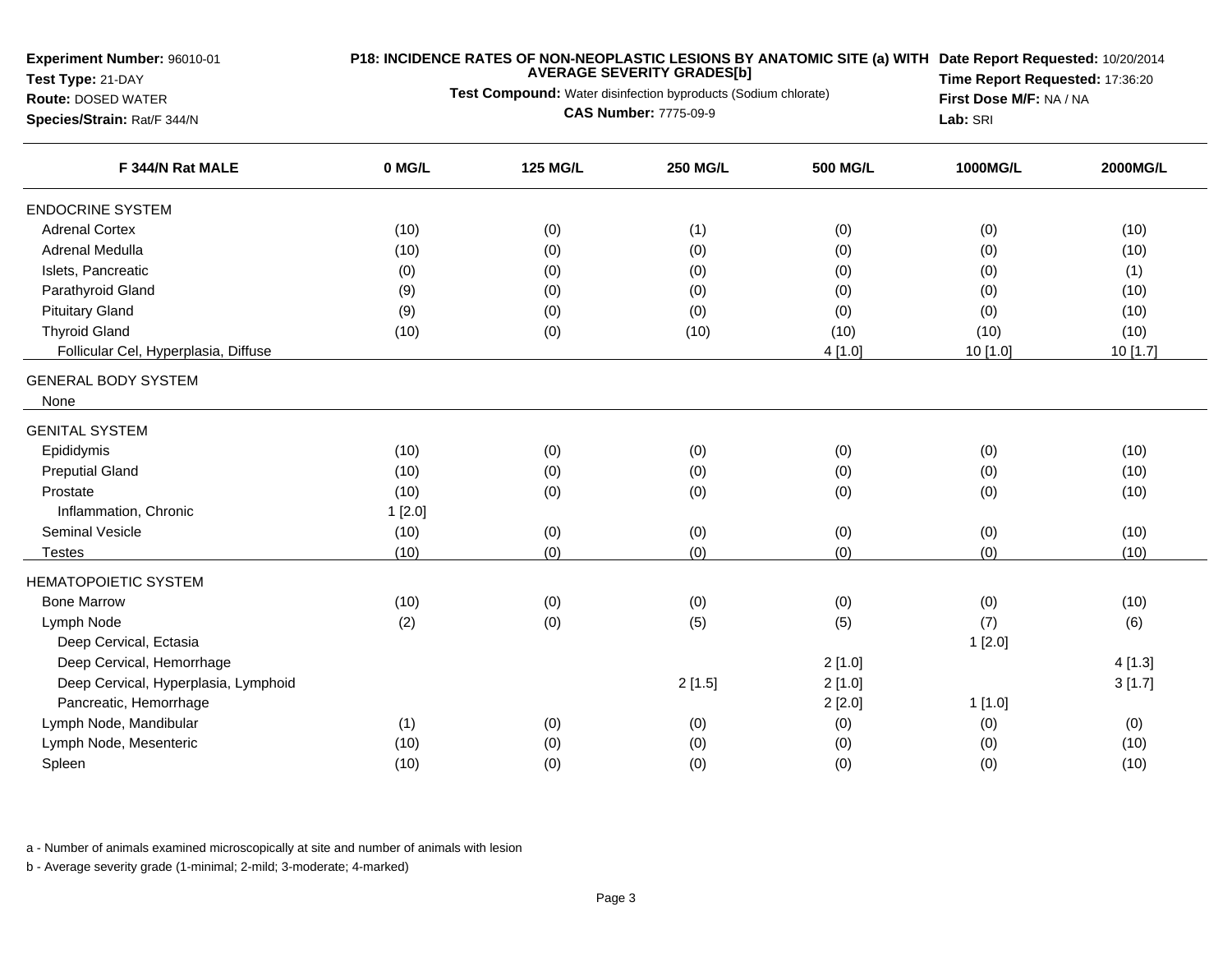**Species/Strain:** Rat/F 344/N

# **Test Type:** 21-DAY

#### **Route:** DOSED WATER

## **P18: INCIDENCE RATES OF NON-NEOPLASTIC LESIONS BY ANATOMIC SITE (a) WITH AVERAGE SEVERITY GRADES[b] Date Report Requested:** 10/20/2014

**Test Compound:** Water disinfection byproducts (Sodium chlorate)

**CAS Number:** 7775-09-9

**Time Report Requested:** 17:36:20**First Dose M/F:** NA / NA**Lab:** SRI

| F 344/N Rat MALE                                      | 0 MG/L | <b>125 MG/L</b> | <b>250 MG/L</b> | 500 MG/L | 1000MG/L | 2000MG/L |
|-------------------------------------------------------|--------|-----------------|-----------------|----------|----------|----------|
| Thymus                                                | (10)   | (0)             | (0)             | (0)      | (0)      | (10)     |
| Hemorrhage, Focal                                     | 2[1.0] |                 |                 |          |          |          |
| <b>INTEGUMENTARY SYSTEM</b>                           |        |                 |                 |          |          |          |
| Mammary Gland                                         | (10)   | (0)             | (0)             | (0)      | (0)      | (9)      |
| Skin                                                  | (10)   | (0)             | (0)             | (0)      | (0)      | (10)     |
| MUSCULOSKELETAL SYSTEM                                |        |                 |                 |          |          |          |
| Bone                                                  | (10)   | (0)             | (0)             | (0)      | (0)      | (10)     |
| NERVOUS SYSTEM                                        |        |                 |                 |          |          |          |
| <b>Brain</b>                                          | (10)   | (0)             | (0)             | (0)      | (0)      | (10)     |
| <b>RESPIRATORY SYSTEM</b>                             |        |                 |                 |          |          |          |
| Lung                                                  | (10)   | (0)             | (4)             | (5)      | (4)      | (10)     |
| Alveolus, Infiltration Cellular, Histiocyte,<br>Focal |        |                 |                 |          |          | 1[1.0]   |
| Hemorrhage, Focal                                     | 1[1.0] |                 | 3[1.0]          | 4[1.0]   | 3[1.0]   | 6[1.0]   |
| Inflammation, Chronic, Focal                          |        |                 | 1[1.0]          |          |          |          |
| Interstitium, Inflammation, Chronic, Focal            |        |                 |                 |          |          | 4[1.0]   |
| Nose                                                  | (10)   | (0)             | (0)             | (0)      | (0)      | (10)     |
| Trachea                                               | (10)   | (0)             | (0)             | (0)      | (0)      | (10)     |
| SPECIAL SENSES SYSTEM                                 |        |                 |                 |          |          |          |
| None                                                  |        |                 |                 |          |          |          |
| <b>URINARY SYSTEM</b>                                 |        |                 |                 |          |          |          |
| Kidney                                                | (10)   | (0)             | (1)             | (0)      | (0)      | (10)     |
| Medulla, Congestion                                   |        |                 | 1[2.0]          |          |          |          |
| <b>Urinary Bladder</b>                                | (10)   | (0)             | (0)             | (0)      | (0)      | (10)     |

\*\*\*END OF MALE DATA\*\*\*

a - Number of animals examined microscopically at site and number of animals with lesion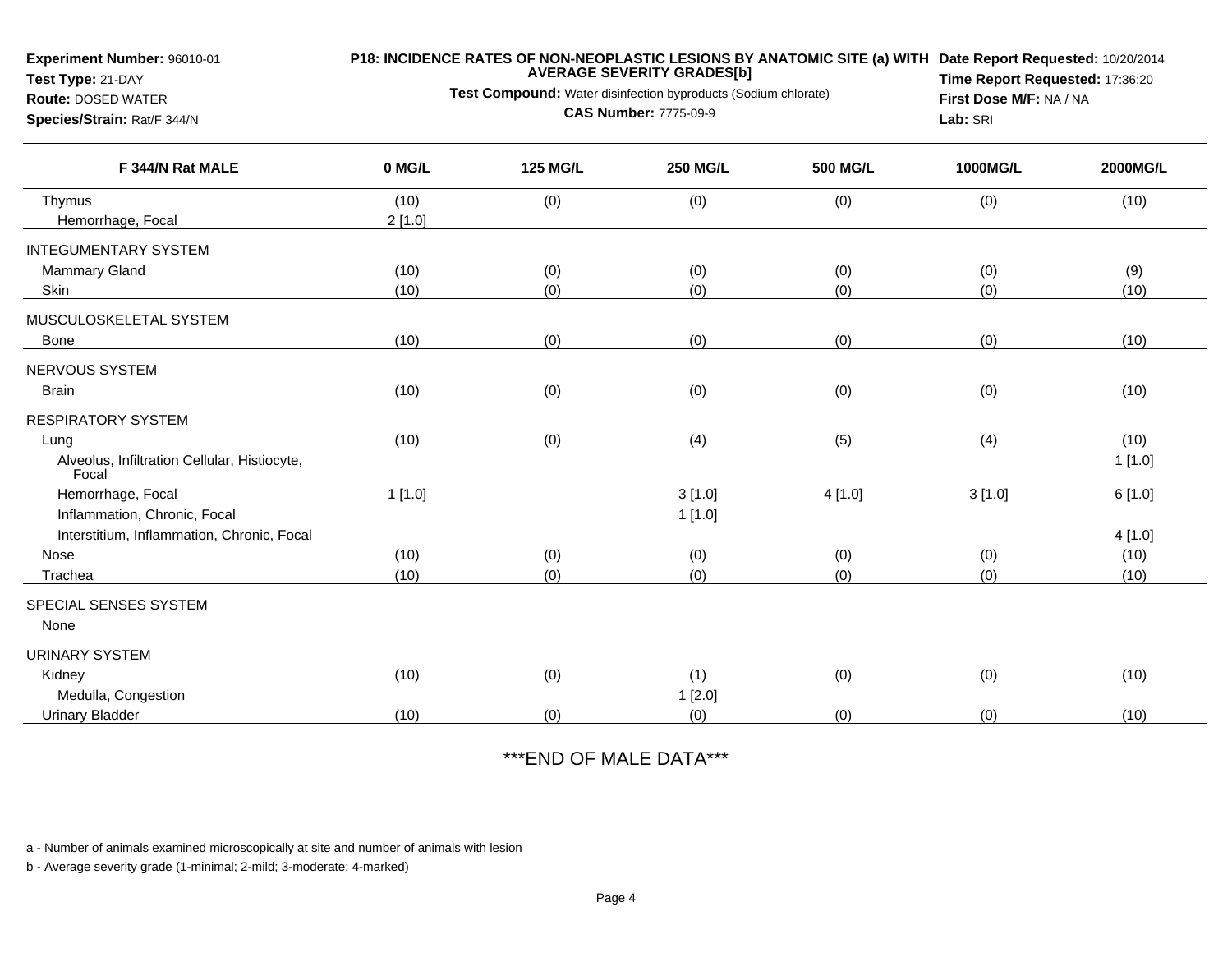**Species/Strain:** Rat/F 344/N

**Test Type:** 21-DAY

# **Route:** DOSED WATER

**P18: INCIDENCE RATES OF NON-NEOPLASTIC LESIONS BY ANATOMIC SITE (a) WITH AVERAGE SEVERITY GRADES[b] Date Report Requested:** 10/20/2014

**Test Compound:** Water disinfection byproducts (Sodium chlorate)

**CAS Number:** 7775-09-9

**Time Report Requested:** 17:36:20**First Dose M/F:** NA / NA**Lab:** SRI

| F 344/N Rat FEMALE                                       | 0 MG/L | <b>125 MG/L</b> | <b>250 MG/L</b> | <b>500 MG/L</b> | 1000MG/L | 2000MG/L |
|----------------------------------------------------------|--------|-----------------|-----------------|-----------------|----------|----------|
| <b>Disposition Summary</b>                               |        |                 |                 |                 |          |          |
| <b>Animals Initially In Study</b><br><b>Early Deaths</b> | 10     | 10              | 10              | 10              | 10       | 10       |
| <b>Survivors</b>                                         |        |                 |                 |                 |          |          |
| <b>Terminal Sacrifice</b>                                | 10     | 10              | 10              | 10              | 10       | 10       |
| <b>Animals Examined Microscopically</b>                  | 10     | 10              | 10              | $10$            | 10       | 10       |
| <b>ALIMENTARY SYSTEM</b>                                 |        |                 |                 |                 |          |          |
| Esophagus                                                | (10)   | (0)             | (0)             | (0)             | (0)      | (10)     |
| Intestine Large, Cecum                                   | (10)   | (0)             | (0)             | (0)             | (0)      | (10)     |
| Intestine Large, Colon                                   | (10)   | (0)             | (0)             | (0)             | (0)      | (10)     |
| Intestine Large, Rectum                                  | (10)   | (0)             | (0)             | (0)             | (0)      | (10)     |
| Intestine Small, Duodenum                                | (10)   | (0)             | (0)             | (0)             | (0)      | (10)     |
| Intestine Small, Ileum                                   | (10)   | (0)             | (0)             | (0)             | (0)      | (10)     |
| Intestine Small, Jejunum                                 | (10)   | (0)             | (0)             | (0)             | (0)      | (10)     |
| Liver                                                    | (10)   | (0)             | (0)             | (0)             | (0)      | (10)     |
| Hemorrhage, Focal                                        | 1[2.0] |                 |                 |                 |          |          |
| Hepatodiaphragmatic Nodule                               | 1[2.0] |                 |                 |                 |          | 1[1.0]   |
| Pancreas                                                 | (10)   | (0)             | (0)             | (0)             | (0)      | (10)     |
| Salivary Glands                                          | (10)   | (0)             | (0)             | (0)             | (0)      | (10)     |
| Parotid GI, Basophilic Focus                             | 1[1.0] |                 |                 |                 |          | 2[1.0]   |
| Stomach, Forestomach                                     | (10)   | (0)             | (0)             | (0)             | (0)      | (10)     |
| Stomach, Glandular                                       | (10)   | (0)             | (0)             | (0)             | (0)      | (10)     |
| CARDIOVASCULAR SYSTEM                                    |        |                 |                 |                 |          |          |
| <b>Blood Vessel</b>                                      | (10)   | (0)             | (0)             | (0)             | (0)      | (10)     |
| Heart                                                    | (10)   | (0)             | (0)             | (0)             | (0)      | (10)     |
| <b>ENDOCRINE SYSTEM</b>                                  |        |                 |                 |                 |          |          |
| <b>Adrenal Cortex</b>                                    | (10)   | (1)             | (0)             | (0)             | (0)      | (10)     |

a - Number of animals examined microscopically at site and number of animals with lesion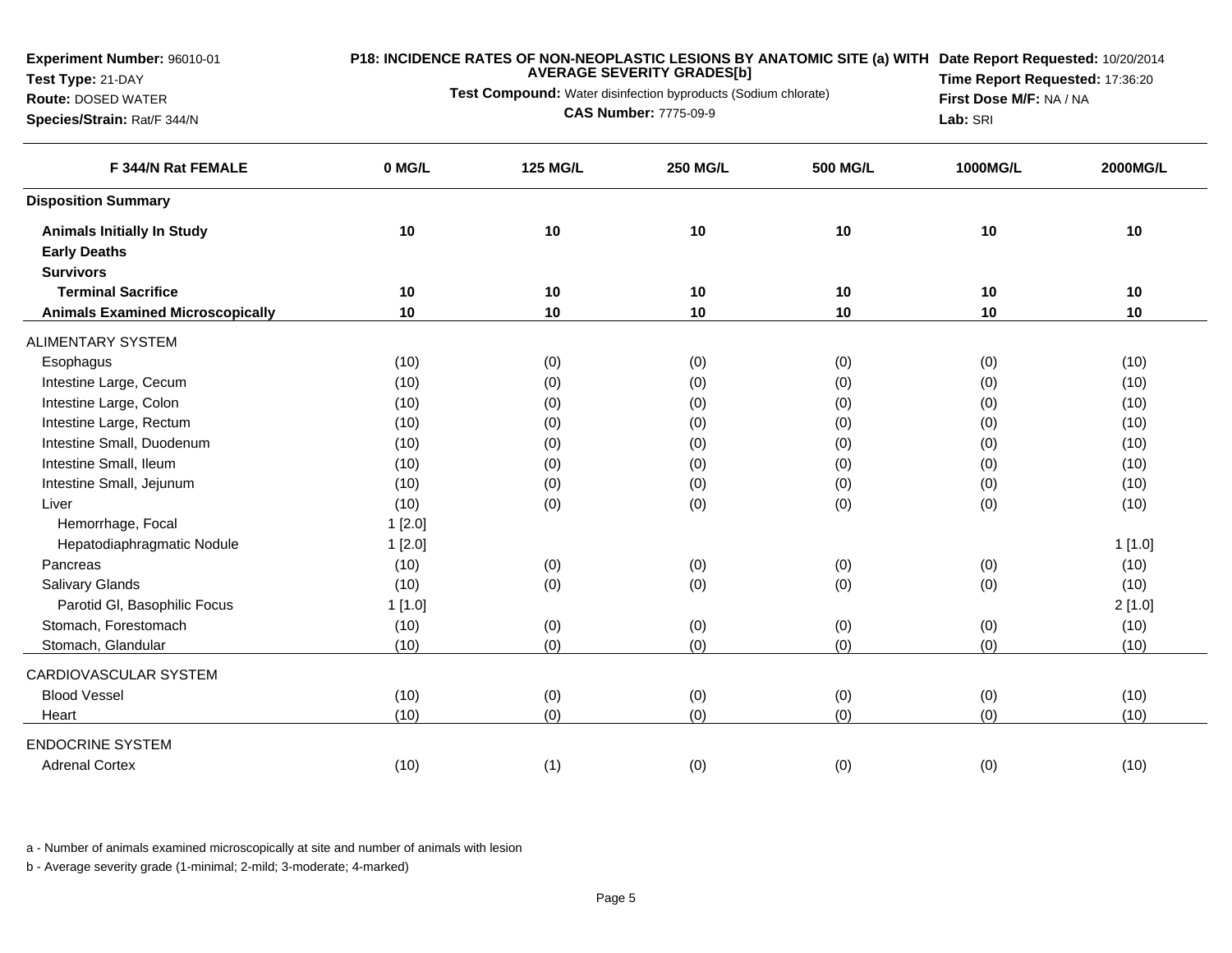| Experiment Number: 96010-01                    |        |                                                                | <b>AVERAGE SEVERITY GRADES[b]</b>                          |                 | P18: INCIDENCE RATES OF NON-NEOPLASTIC LESIONS BY ANATOMIC SITE (a) WITH Date Report Requested: 10/20/2014 |          |  |  |
|------------------------------------------------|--------|----------------------------------------------------------------|------------------------------------------------------------|-----------------|------------------------------------------------------------------------------------------------------------|----------|--|--|
| Test Type: 21-DAY<br><b>Route: DOSED WATER</b> |        | Test Compound: Water disinfection byproducts (Sodium chlorate) | Time Report Requested: 17:36:20<br>First Dose M/F: NA / NA |                 |                                                                                                            |          |  |  |
| Species/Strain: Rat/F 344/N                    |        | <b>CAS Number: 7775-09-9</b>                                   | Lab: SRI                                                   |                 |                                                                                                            |          |  |  |
| F 344/N Rat FEMALE                             | 0 MG/L | <b>125 MG/L</b>                                                | <b>250 MG/L</b>                                            | <b>500 MG/L</b> | 1000MG/L                                                                                                   | 2000MG/L |  |  |
| <b>Adrenal Medulla</b>                         | (10)   | (0)                                                            | (0)                                                        | (0)             | (0)                                                                                                        | (10)     |  |  |
| Parathyroid Gland                              | (8)    | (0)                                                            | (0)                                                        | (0)             | (0)                                                                                                        | (7)      |  |  |
| <b>Pituitary Gland</b>                         | (10)   | (0)                                                            | (0)                                                        | (0)             | (0)                                                                                                        | (9)      |  |  |
| <b>Thyroid Gland</b>                           | (10)   | (10)                                                           | (10)                                                       | (10)            | (10)                                                                                                       | (10)     |  |  |
| Follicular Cel, Hyperplasia, Diffuse           |        |                                                                | 1[1.0]                                                     | 8[1.0]          | 5[1.0]                                                                                                     | 10 [1.8] |  |  |
| <b>Ultimobranchial Cyst</b>                    |        | 1[1.0]                                                         |                                                            |                 | 1[1.0]                                                                                                     | 2[1.0]   |  |  |
| <b>GENERAL BODY SYSTEM</b><br>None             |        |                                                                |                                                            |                 |                                                                                                            |          |  |  |
| <b>GENITAL SYSTEM</b>                          |        |                                                                |                                                            |                 |                                                                                                            |          |  |  |
| <b>Clitoral Gland</b>                          | (10)   | (0)                                                            | (0)                                                        | (0)             | (0)                                                                                                        | (10)     |  |  |
| Ovary                                          | (10)   | (0)                                                            | (0)                                                        | (0)             | (0)                                                                                                        | (10)     |  |  |
| <b>Uterus</b>                                  | (10)   | (0)                                                            | (1)                                                        | (0)             | (1)                                                                                                        | (10)     |  |  |
| Hydrometra                                     | 1[2.0] |                                                                | 1[2.0]                                                     |                 | 1[2.0]                                                                                                     | 4[1.5]   |  |  |
| <b>HEMATOPOIETIC SYSTEM</b>                    |        |                                                                |                                                            |                 |                                                                                                            |          |  |  |
| <b>Bone Marrow</b>                             | (10)   | (0)                                                            | (0)                                                        | (0)             | (0)                                                                                                        | (10)     |  |  |
| Lymph Node                                     | (7)    | (6)                                                            | (6)                                                        | (1)             | (3)                                                                                                        | (6)      |  |  |
| Deep Cervical, Ectasia                         |        | 1[1.0]                                                         | 3[1.3]                                                     |                 |                                                                                                            | 1[2.0]   |  |  |
| Deep Cervical, Hemorrhage                      |        |                                                                |                                                            |                 |                                                                                                            | 1[1.0]   |  |  |
| Deep Cervical, Hyperplasia, Lymphoid           | 4[1.3] | 3[1.3]                                                         | 1[1.0]                                                     |                 | $1$ [1.0]                                                                                                  | 3[1.3]   |  |  |
| Pancreatic, Hemorrhage                         |        | 1[1.0]                                                         |                                                            |                 | 2[1.0]                                                                                                     | 1[1.0]   |  |  |
| Pancreatic, Hyperplasia, Lymphoid              | 1[2.0] |                                                                |                                                            |                 |                                                                                                            | 1[1.0]   |  |  |
| Pancreatic, Pigmentation, Hemosiderin          |        |                                                                | 1[2.0]                                                     |                 |                                                                                                            |          |  |  |
| Lymph Node, Mandibular                         | (1)    | (0)                                                            | (0)                                                        | (0)             | (0)                                                                                                        | (0)      |  |  |
| Lymph Node, Mesenteric                         | (10)   | (0)                                                            | (0)                                                        | (0)             | (0)                                                                                                        | (10)     |  |  |
| Spleen                                         | (10)   | (0)                                                            | (0)                                                        | (0)             | (0)                                                                                                        | (10)     |  |  |
| Thymus                                         | (10)   | (0)                                                            | (0)                                                        | (0)             | (0)                                                                                                        | (10)     |  |  |
| Hemorrhage, Focal                              |        |                                                                |                                                            |                 |                                                                                                            | 1[1.0]   |  |  |

a - Number of animals examined microscopically at site and number of animals with lesion